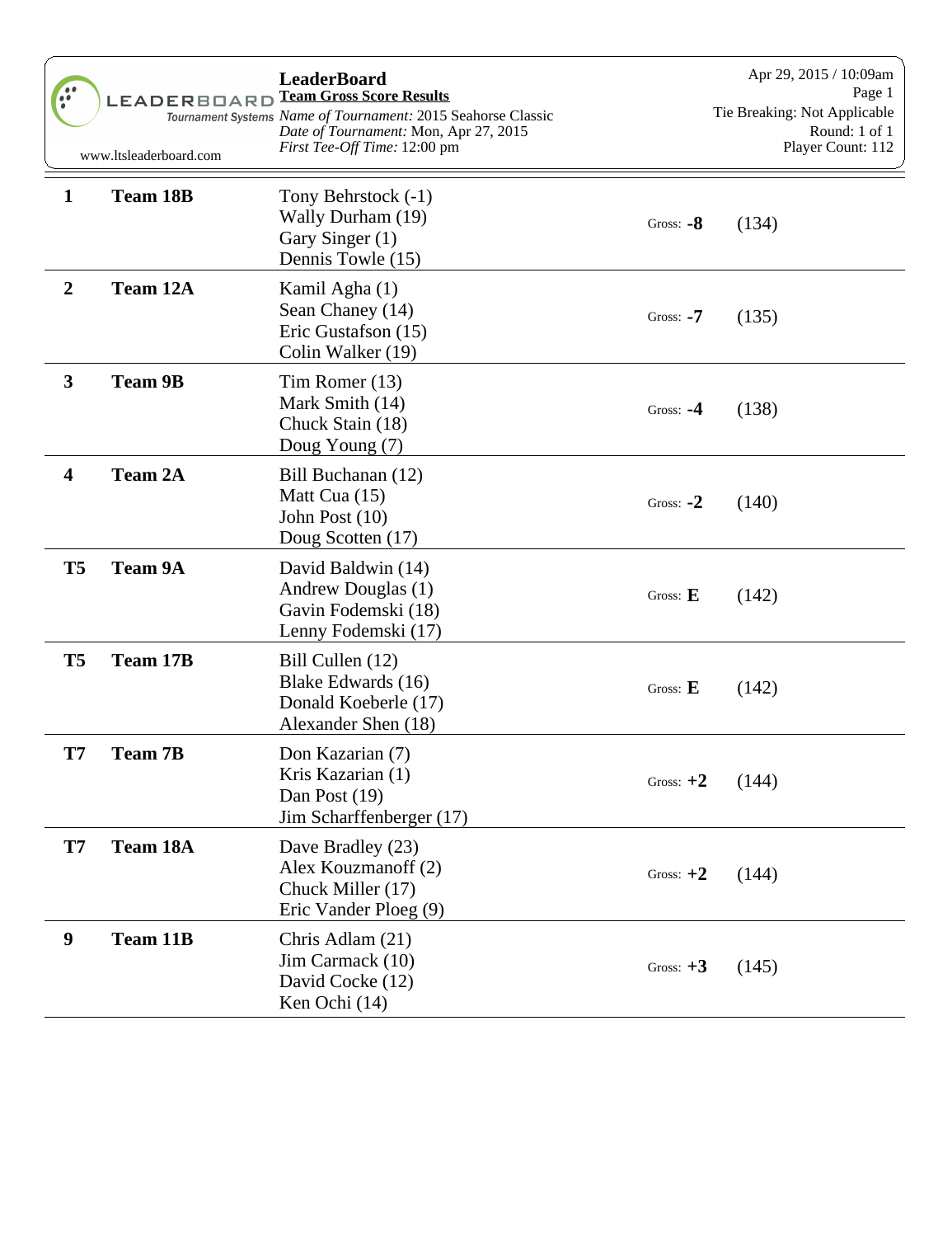| $\frac{1}{2}$ | LEADERBOARD<br>www.ltsleaderboard.com | <b>LeaderBoard</b><br><b>Team Gross Score Results</b><br>Tournament Systems Name of Tournament: 2015 Seahorse Classic<br>Date of Tournament: Mon, Apr 27, 2015<br>First Tee-Off Time: 12:00 pm |                    | Apr 29, 2015 / 10:09am<br>Page 2<br>Tie Breaking: Not Applicable<br>Round: 1 of 1<br>Player Count: 112 |
|---------------|---------------------------------------|------------------------------------------------------------------------------------------------------------------------------------------------------------------------------------------------|--------------------|--------------------------------------------------------------------------------------------------------|
| <b>T10</b>    | <b>Team 1A</b>                        | Charles Hahn (8)<br>Jonathan Hahn (13)<br>Wayne Hirao (12)<br>Choi Tse $(29)$                                                                                                                  | Gross: $+5$        | (147)                                                                                                  |
| <b>T10</b>    | <b>Team 4A</b>                        | $\text{Jim Fox } (8)$<br>Joe Giacomin (27)<br>Brock Palmer (1)<br>Ian Turnbull (25)                                                                                                            | Gross: $+5$        | (147)                                                                                                  |
| 12            | <b>Team 3A</b>                        | Chris Job $(17)$<br>Judy Job $(10)$<br>Yuji Kanazawa (10)<br>Makoto Tanaka (15)                                                                                                                | Gross: $+8$        | (150)                                                                                                  |
| <b>T13</b>    | Team 16A                              | Kevin Guetig (7)<br>Jason Gwin (11)<br>Roman Gwin (6)<br>John Vinke (25)                                                                                                                       | Gross: $+9$        | (151)                                                                                                  |
| <b>T13</b>    | <b>Team 5A</b>                        | Tommy Draffen (12)<br>Michael Keating (16)<br>Curt Negrinelli (12)<br>Steve Watts (10)                                                                                                         | Gross: $+9$        | (151)                                                                                                  |
| 15            | <b>Team 6A</b>                        | Davis Moore (20)<br>Morgan Moore (10)<br>Eric Stuckman (12)<br>Vic Ulrich (30)                                                                                                                 | Gross: $+10$       | (152)                                                                                                  |
| <b>T16</b>    | <b>Team 10B</b>                       | Alex Chaves, Sr. (18)<br>Richard Cordova (19)<br>Jim Deeken (14)<br>Keith Hobbs (12)                                                                                                           | Gross: $+11$ (153) |                                                                                                        |
|               | T16 Team 3B                           | Jim Bullard (7)<br>Nic Grillo $(21)$<br>Jeff Huber (20)<br>Keith Kelley (17)                                                                                                                   | Gross: $+11$       | (153)                                                                                                  |
| <b>T16</b>    | Team 12B                              | Jason Fairchild (12)<br>Frank Conterno (23)<br>Bob Shahnazarian (26)<br>Blind Draw 12B (20)                                                                                                    | Gross: $+11$       | (153)                                                                                                  |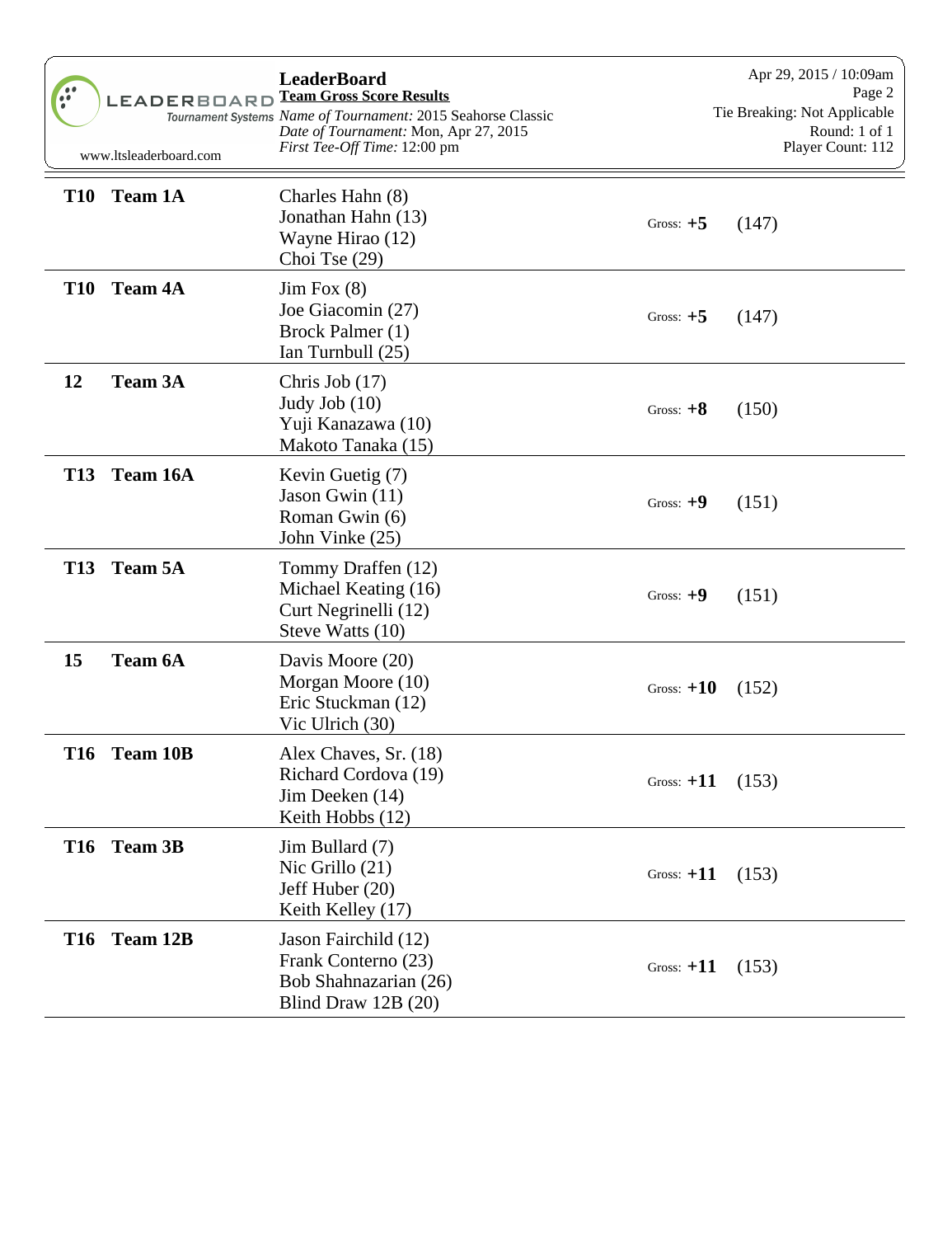|            | <b>LEADERBOARD</b><br>www.ltsleaderboard.com | <b>LeaderBoard</b><br><b>Team Gross Score Results</b><br>Tournament Systems Name of Tournament: 2015 Seahorse Classic<br>Date of Tournament: Mon, Apr 27, 2015<br><i>First Tee-Off Time:</i> 12:00 pm |              | Apr 29, 2015 / 10:09am<br>Page 3<br>Tie Breaking: Not Applicable<br>Round: 1 of 1<br>Player Count: 112 |
|------------|----------------------------------------------|-------------------------------------------------------------------------------------------------------------------------------------------------------------------------------------------------------|--------------|--------------------------------------------------------------------------------------------------------|
| 19         | Team 16B                                     | Robert Araiza (21)<br>Steven Garcia (10)<br>Mark Hereford (25)<br>Rob Thomas (21)                                                                                                                     | Gross: $+13$ | (155)                                                                                                  |
| 20         | <b>Team 14B</b>                              | Richard Akerman (19)<br>Ivan Barrett (16)<br>Jerry Kouzmanoff (21)<br>Al Walsh $(16)$                                                                                                                 | Gross: $+15$ | (157)                                                                                                  |
| 21         | Team 17A                                     | Kevin Lanigan (18)<br>Dave McKinnie (17)<br>Nick Stiassni (21)<br>Tom Warner (13)                                                                                                                     | Gross: $+17$ | (159)                                                                                                  |
| 22         | Team 15A                                     | Denny Hoyle (11)<br>Tommy Lo $(19)$<br>Steve McClintock (23)<br>Benjamin Park (21)                                                                                                                    | Gross: $+19$ | (161)                                                                                                  |
| 23         | <b>Team 14A</b>                              | Bob Alvarado (30)<br>Joe Schuchert (22)<br>Andy Waxler (20)<br>Peter Waxler (9)                                                                                                                       | Gross: $+21$ | (163)                                                                                                  |
| 24         | Team 11A                                     | Bill Davidson (16)<br>Michael Duran (13)<br>Steve Price (16)<br>John Williams (15)                                                                                                                    | Gross: $+23$ | (165)                                                                                                  |
| T25        | <b>Team 7A</b>                               | Bob Laubacher (25)<br>Joe Leimbach (10)<br>Tom Light (22)<br>Rick Mayer (21)                                                                                                                          | Gross: $+24$ | (166)                                                                                                  |
| <b>T25</b> | <b>Team 1B</b>                               | Sean Cerda (9)<br>Kevin Kinnaw (23)<br>Jerry Koyanagi (22)<br>Takeo Miyagishima (22)                                                                                                                  | Gross: $+24$ | (166)                                                                                                  |
| 27         | Team 10A                                     | Dick Farman (29)<br>Michael Farman (27)<br>Michael Learned (24)<br>Mike O'Brien (10)                                                                                                                  | Gross: $+28$ | (170)                                                                                                  |